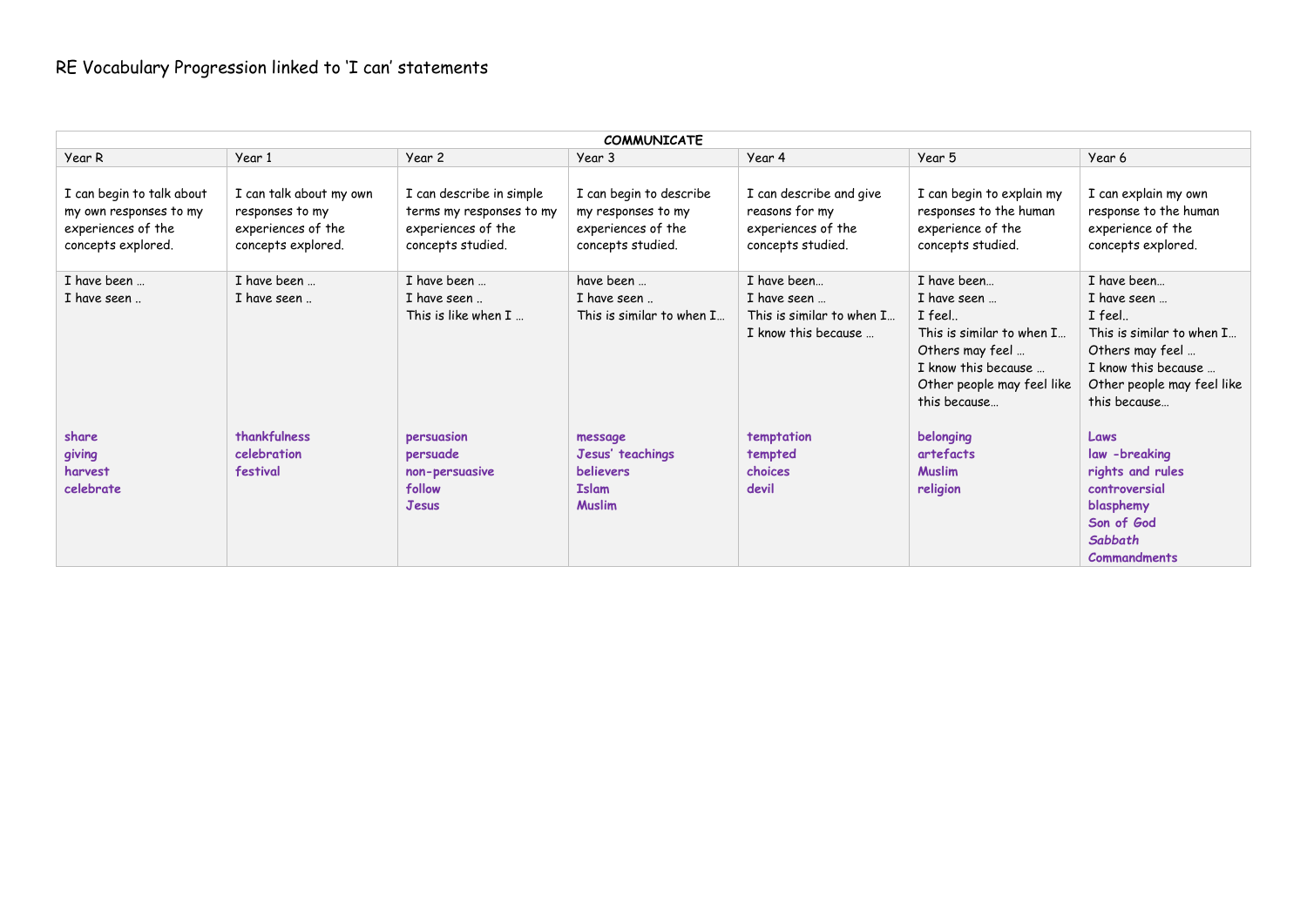| <b>APPLY</b>                                                                    |                                                                                              |                                                                                                     |                                                                                                                                  |                                                                                                                              |                                                                                                                                                                                                                             |                                                                                                                                                                                                                  |  |
|---------------------------------------------------------------------------------|----------------------------------------------------------------------------------------------|-----------------------------------------------------------------------------------------------------|----------------------------------------------------------------------------------------------------------------------------------|------------------------------------------------------------------------------------------------------------------------------|-----------------------------------------------------------------------------------------------------------------------------------------------------------------------------------------------------------------------------|------------------------------------------------------------------------------------------------------------------------------------------------------------------------------------------------------------------|--|
| Year R                                                                          | Year 1                                                                                       | Year 2                                                                                              | Year 3                                                                                                                           | Year 4                                                                                                                       | Year 5                                                                                                                                                                                                                      | Year 6                                                                                                                                                                                                           |  |
| I can begin to identify<br>how my responses relate<br>to events in my own life. | I can talk about how my<br>responses relate to<br>events in my own life.                     | I can identify simple<br>examples of how my<br>responses relate my own<br>life and those of others. | I can begin to describe<br>examples of how my<br>responses are, or can be,<br>applied in my own life and<br>the lives of others. | I can describe examples<br>of how my responses are,<br>or can be, applied in my<br>own life and the lives of<br>others.      | I can begin to explain how<br>my responses can be<br>applied in my own life and<br>the lives of others.                                                                                                                     | I can explain how my<br>responses can be applied<br>in my own life and the<br>lives of others.                                                                                                                   |  |
| This makes me think                                                             | This makes me think                                                                          | This makes me think<br>Other people may think<br>that $\ldots$                                      | This makes me think<br>Other people may think<br>that<br>Others may think this<br>because                                        | This makes me think<br>Other people may think<br>that<br>Others may think this<br>because<br>Examples of this may be<br>when | This makes me think<br>Other people may think<br>that $\ldots$<br>Others may think this<br>because<br>Examples of this may be<br>when $\ldots$<br>If this were to happen I<br>would<br>If this were to happen<br>others may | This makes me think<br>Other people may think<br>that  Others may think<br>this because<br>Examples of this may be<br>when $\ldots$<br>If this were to happen I<br>would<br>If this were to happen<br>others may |  |
| Jesus<br>Christmas<br><b>Christians</b><br>birthday                             | nativity<br><b>Christmas Story</b><br>journeys<br>magi<br>Mary<br>Joseph<br><b>Shepherds</b> | light<br>symbol<br>candle flame<br>Advent<br>Hannukah                                               | Angels<br><b>Images</b><br><b>Nativity</b><br><b>biblical</b>                                                                    | holy<br>Mary, mother of God<br>holiness<br><b>believers</b><br>Annunciation<br>icons<br>reverence<br>prayer                  | prophecy<br>Magi<br>Gold<br>frankincense<br>myrrh<br>prophets<br>symbolic                                                                                                                                                   | <b>Interpretation</b><br>Gospel<br>Jesus son of God                                                                                                                                                              |  |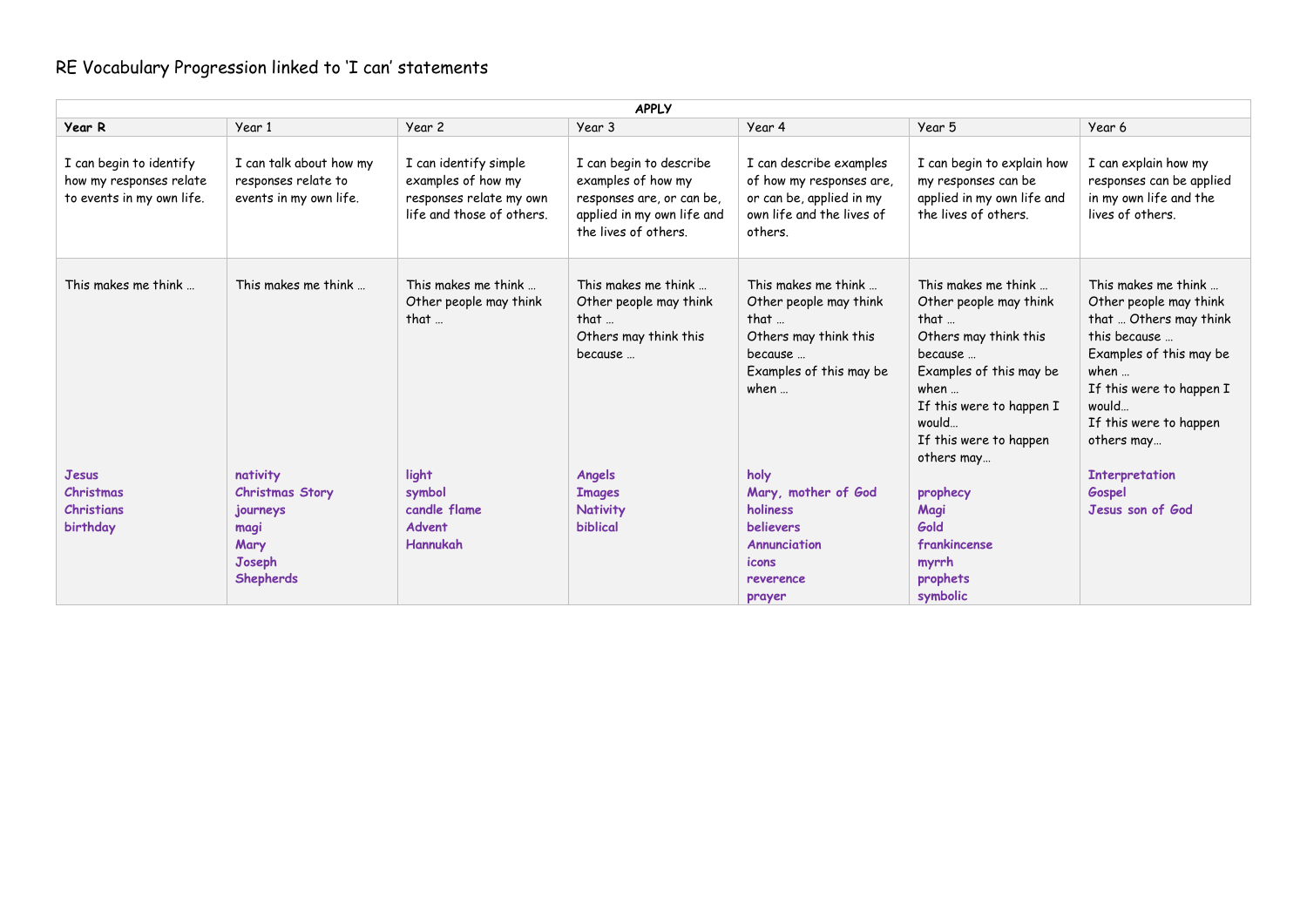| <b>ENQUIRE</b>                                                                                       |                                                                                             |                                                                                                                                                                              |                                                                                                                                                                    |                                                                                                                                                           |                                                                                                                                                                                                                                   |                                                                                                                                                                                                                                                                              |  |
|------------------------------------------------------------------------------------------------------|---------------------------------------------------------------------------------------------|------------------------------------------------------------------------------------------------------------------------------------------------------------------------------|--------------------------------------------------------------------------------------------------------------------------------------------------------------------|-----------------------------------------------------------------------------------------------------------------------------------------------------------|-----------------------------------------------------------------------------------------------------------------------------------------------------------------------------------------------------------------------------------|------------------------------------------------------------------------------------------------------------------------------------------------------------------------------------------------------------------------------------------------------------------------------|--|
| Year R                                                                                               | Year 1                                                                                      | Year <sub>2</sub>                                                                                                                                                            | Year 3                                                                                                                                                             | Year 4                                                                                                                                                    | Year 5                                                                                                                                                                                                                            | Year 6                                                                                                                                                                                                                                                                       |  |
| I can begin to identify<br>and talk about key<br>concepts explored that<br>are common to all people. | I can identify and talk<br>about key concepts<br>explored that are common<br>to all people. | I can describe in simple<br>terms key concepts<br>explored that are common<br>to all people and identify<br>and talk about concepts<br>that are common to many<br>religions. | I can begin to describe<br>key concepts that are<br>common to all people, as<br>well as those, that are<br>common to the lives of<br>many living a religious life. | I can describe key<br>concepts that are common<br>to all people, as well as<br>those, that are common to<br>the lives of many living a<br>religious life. | I can begin to explain key<br>concepts that are common<br>to all people, as well as<br>those that are common to<br>many religions. I can begin<br>to describe some key<br>concepts that are specific<br>to the religions studied. | I can explain key concepts<br>that are common to all<br>people, as well as those<br>that are common to many<br>religions. I can describe<br>some key concepts that<br>are specific to the<br>religions studied                                                               |  |
| This means that<br>This is the same as                                                               | This means that<br>This is the same as                                                      | This means that<br>This is the same as<br>I have seen/ heard about<br>this before with                                                                                       | This means that<br>This is the same as<br>I have seen/heard about<br>this before with                                                                              | This means that<br>This is the same as<br>I have seen/heard about<br>this before with<br>This is similar between<br>This is different in some<br>ways     | This means that<br>This is the same as<br>I have seen/ heard about<br>this before with<br>This is similar between<br>This is different in some<br>ways<br>Examples I can think of<br>are                                          | This means that<br>This is the same as<br>I have seen/heard about<br>this before with<br>This is similar between<br>This is different in some<br>ways<br>Examples I can think of<br>are<br>Some people may think<br>this because, whereas<br>other may think this<br>because |  |
| special<br>Church<br>Christening<br><b>Hindu</b>                                                     | remembering<br>Passover<br>Pesach<br><b>Jewish</b><br>Seder                                 | change<br>God<br>lives                                                                                                                                                       | rites<br>ritual<br><b>VOWS</b><br>ceremony<br><b>Hinduism</b><br>Christianity                                                                                      | good<br>evil<br><b>Holi</b><br>shrine                                                                                                                     | Stewardship<br>Creation<br>precious<br>interpretation<br>controversy                                                                                                                                                              | <b>Ritual</b><br>Ramadan<br>Eid-ul-Fitr<br>Qur'an<br>sheer khurma                                                                                                                                                                                                            |  |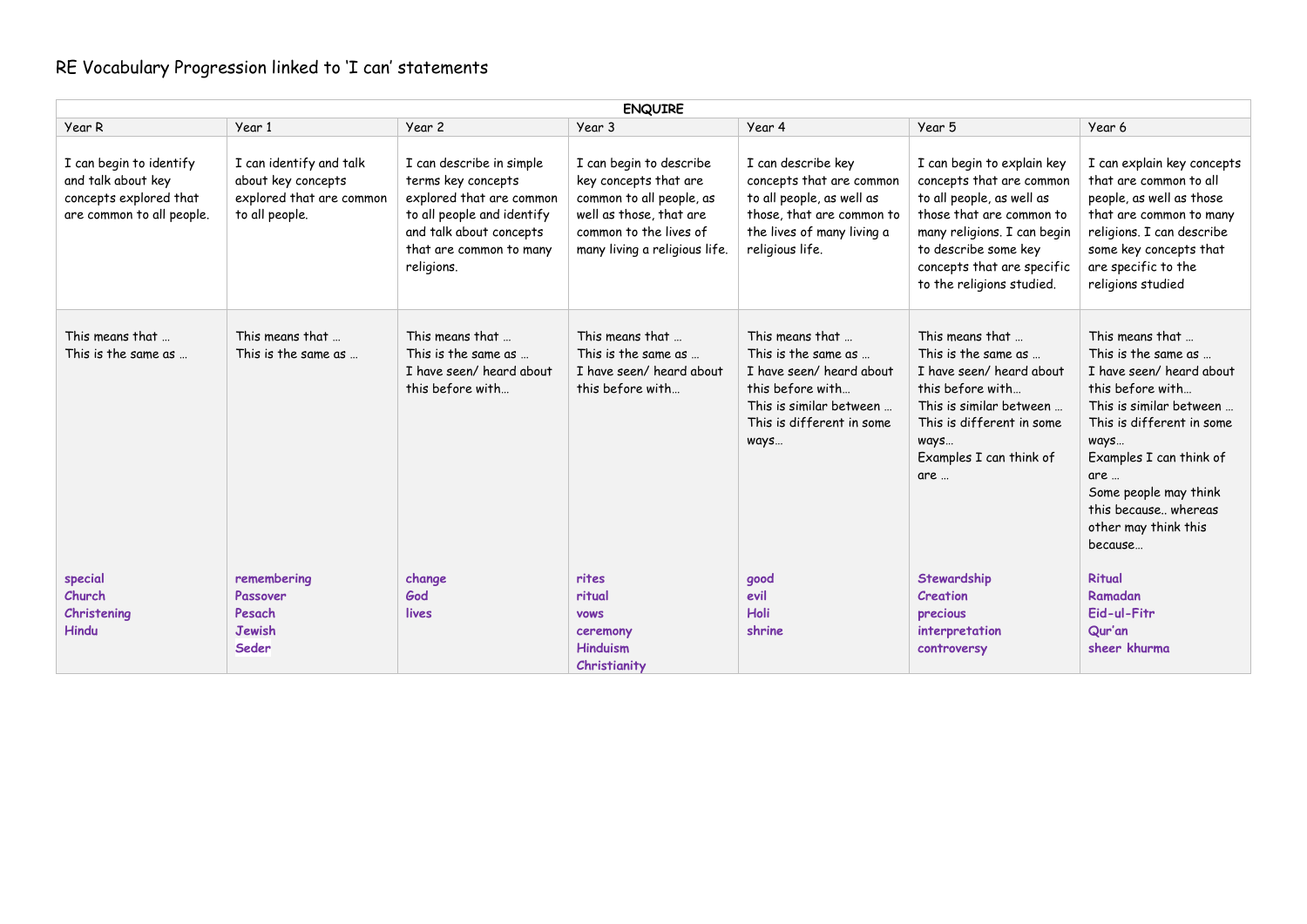| <b>CONTEXTUALISE</b>                                                                             |                                                                                    |                                                                                                                               |                                                                                                                                                                  |                                                                                                                                            |                                                                                                                                                     |                                                                                                                                                 |  |
|--------------------------------------------------------------------------------------------------|------------------------------------------------------------------------------------|-------------------------------------------------------------------------------------------------------------------------------|------------------------------------------------------------------------------------------------------------------------------------------------------------------|--------------------------------------------------------------------------------------------------------------------------------------------|-----------------------------------------------------------------------------------------------------------------------------------------------------|-------------------------------------------------------------------------------------------------------------------------------------------------|--|
| Year R                                                                                           | Year 1                                                                             | Year 2                                                                                                                        | Year 3                                                                                                                                                           | Year 4                                                                                                                                     | Year 5                                                                                                                                              | Year 6                                                                                                                                          |  |
| I can begin to recognise<br>how the concept is<br>expressed in the lives of<br>people.           | I can recognise how the<br>concept is expressed in<br>the lives of people.         | I can simply describe<br>ways in which these<br>concepts are expressed<br>by people living within<br>specific religions.      | I can begin to describe<br>ways in which these<br>concepts are expressed<br>by people living within<br>specific religions.                                       | I can describe and give<br>reasons for the ways in<br>which these concepts are<br>expressed by people living<br>within specific religions. | I can begin to explain how<br>these concepts are<br>expressed within the<br>beliefs or practises, of<br>people living within<br>specific religions. | I can explain how these<br>concepts are expressed<br>within the beliefs or<br>practises, of people living<br>within specific religions.         |  |
| People who believe in<br>think that                                                              | People who believe in<br>think that                                                | People who believe in<br>think that<br>People show this belief by                                                             | People who believe in<br>think that<br>People show this belief by                                                                                                | People who believe in<br>think that<br>People show this belief by<br>They do this because                                                  | People who believe in<br>think that<br>People show this belief by<br>They do this because<br>They express this<br>through behaviours such<br>as     | People who believe in<br>think that<br>People show this belief by<br>They do this because<br>They express this<br>through behaviours such<br>as |  |
| symbol<br>new life<br><b>Easter</b><br>remember<br>feelings<br><b>Sikhs</b><br><b>Guru Nanak</b> | welcoming<br><b>Palm Sunday</b><br><b>Jerusalem</b><br>belonging<br><b>Judaism</b> | sadness<br>happiness<br>emotions<br><b>Easter</b><br><b>Garden of Gethsemane</b><br>authority<br><b>Bible</b><br>Christianity | symbol<br><b>Cross</b><br>suffering<br>crucifix,<br><b>Christ</b><br>creation<br><b>belief</b><br>world<br>God<br><b>Shiva</b><br><b>Brahma</b><br><b>Vishnu</b> | ritual<br>routine<br>Paschal candle<br><b>Easter</b><br>Church<br>devotion<br>worship<br>temple                                            | Symbol<br><b>Eucharist</b><br>Chalice<br>Paten<br><b>Mass</b><br>Last Supper<br>sacred<br>worship<br>mosque                                         | <b>Resurrection</b><br>empty cross<br>belief<br>symbolically ceremony<br>death<br>funeral                                                       |  |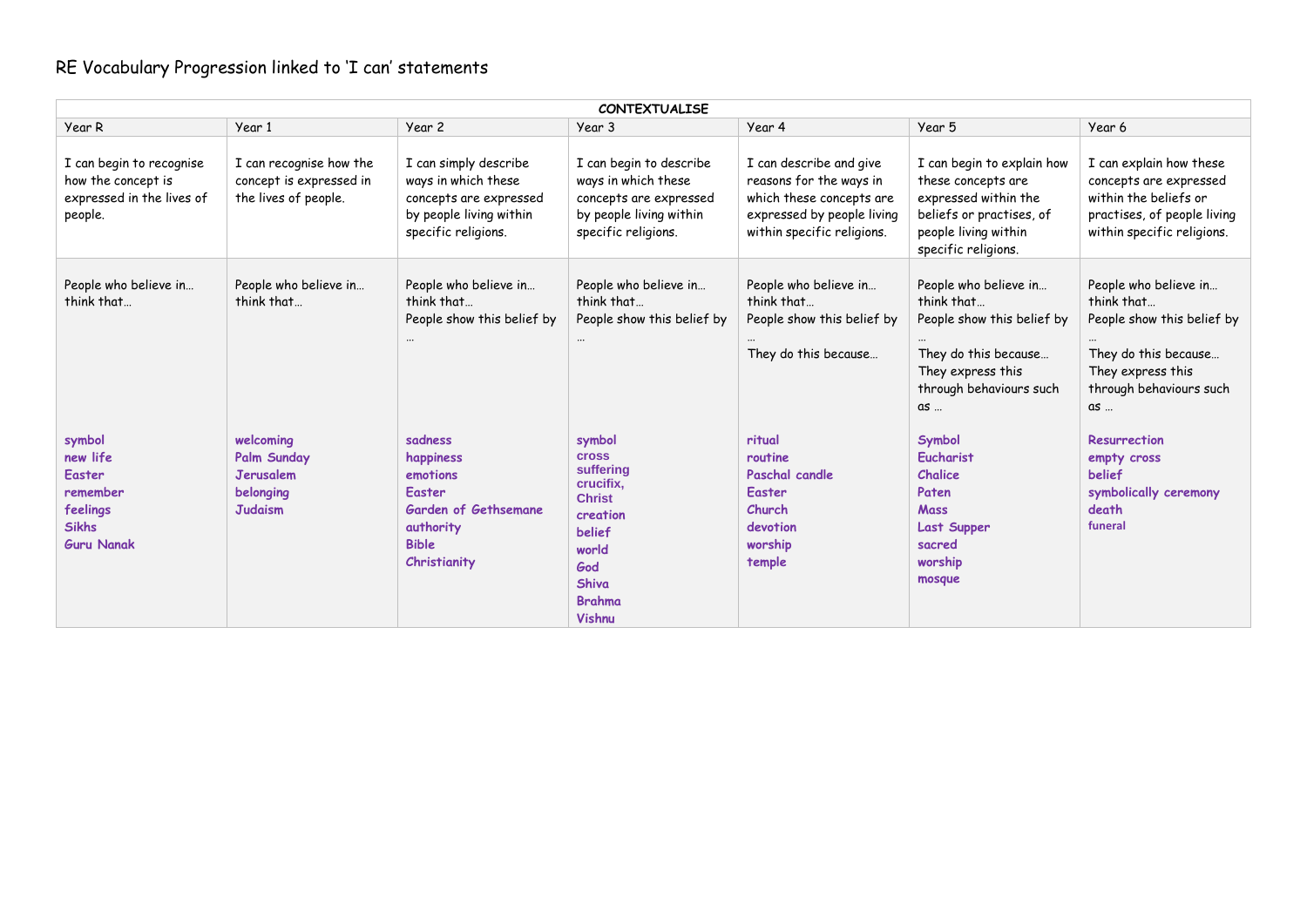| <b>EVALUATE</b>                                                                                                                                                                                |                                                                                                                                                                                       |                                                                                                                                                                                                                      |                                                                                                                                                                                                                  |                                                                                                                                                                                                         |                                                                                                                                                                                                                                                                             |                                                                                                                                                                                                                                                              |  |
|------------------------------------------------------------------------------------------------------------------------------------------------------------------------------------------------|---------------------------------------------------------------------------------------------------------------------------------------------------------------------------------------|----------------------------------------------------------------------------------------------------------------------------------------------------------------------------------------------------------------------|------------------------------------------------------------------------------------------------------------------------------------------------------------------------------------------------------------------|---------------------------------------------------------------------------------------------------------------------------------------------------------------------------------------------------------|-----------------------------------------------------------------------------------------------------------------------------------------------------------------------------------------------------------------------------------------------------------------------------|--------------------------------------------------------------------------------------------------------------------------------------------------------------------------------------------------------------------------------------------------------------|--|
| Year R                                                                                                                                                                                         | Year 1                                                                                                                                                                                | Year 2                                                                                                                                                                                                               | Year 3                                                                                                                                                                                                           | Year 4                                                                                                                                                                                                  | Year 5                                                                                                                                                                                                                                                                      | Year 6                                                                                                                                                                                                                                                       |  |
| I can begin to evaluate<br>the human experience of<br>the concept by talking<br>about it in simple terms. I<br>can see the importance of<br>the concept for people<br>living a religious life. | I can evaluate the human<br>experience of the concept<br>by talking about it in<br>simple terms. I can see<br>the importance of the<br>concept for people living a<br>religious life. | I can evaluate the human<br>experience of the concept<br>by describing it in simple<br>terms. I can discuss the<br>value of the concept for<br>people living a religious<br>life and recognise any<br>issues raised. | I can begin to evaluate<br>the human experience of<br>the concept by describing<br>their value to people and<br>through discussing with<br>others can recognise,<br>identify and describe<br>some issues raised. | I can evaluate the human<br>experience of the concept<br>by describing their value<br>to people and through<br>discussing with others can<br>recognise, identify and<br>describe some issues<br>raised. | I can begin to evaluate<br>the concepts by explaining<br>their value to people living<br>a religious life, by drawing<br>on examples. I can begin,<br>through discussion with<br>others be able to identify<br>and describe in more<br>detail some of the issues<br>raised. | I can evaluate the<br>concepts by explaining<br>their value to people living<br>a religious life, by drawing<br>on examples. I can.<br>through discussion with<br>others be able to identify<br>and describe in more<br>detail some of the issues<br>raised. |  |
| People* think that  is<br>important.                                                                                                                                                           | People* think that  is<br>important.<br>The is the most/least<br>important to them.                                                                                                   | People* think that  is<br>important.<br>The is the most/least<br>important to them.<br>They think it is important<br>because                                                                                         | People* think that  is<br>important.<br>The is the most/least<br>important to them.<br>They think it is important<br>because                                                                                     | People* think that  is<br>important.<br>The is the most/least<br>important to them.<br>They think it is important<br>because<br>Some of the things it<br>makes me think about<br>are                    | People* think that  is<br>important.<br>The is the most/least<br>important to them.<br>They think it is important<br>because<br>Some of the things it<br>makes me think about<br>are<br>An example to justify my<br>view is                                                 | People* think that  is<br>important.<br>The is the most/least<br>important to them.<br>They think it is important<br>because<br>Some of the things it<br>makes me think about<br>are<br>An example to justify my<br>view is                                  |  |
| precious<br>water<br>John the Baptist<br><b>Baptism</b><br><b>Shiva</b>                                                                                                                        | authority<br>Jesus<br>bible                                                                                                                                                           | remembering<br>remembering ritual<br><b>Jewish</b><br>Shabbat                                                                                                                                                        | protection<br>Raksha Bandhan<br>festival<br>religious<br>cultures                                                                                                                                                | symbolism<br>trees<br>tree of knowledge<br><b>Isalm</b><br>Christianity                                                                                                                                 | Umma<br>Hajj<br><b>Zakat</b><br><b>Isamic</b><br>community                                                                                                                                                                                                                  | symbol<br>religious<br>flight                                                                                                                                                                                                                                |  |